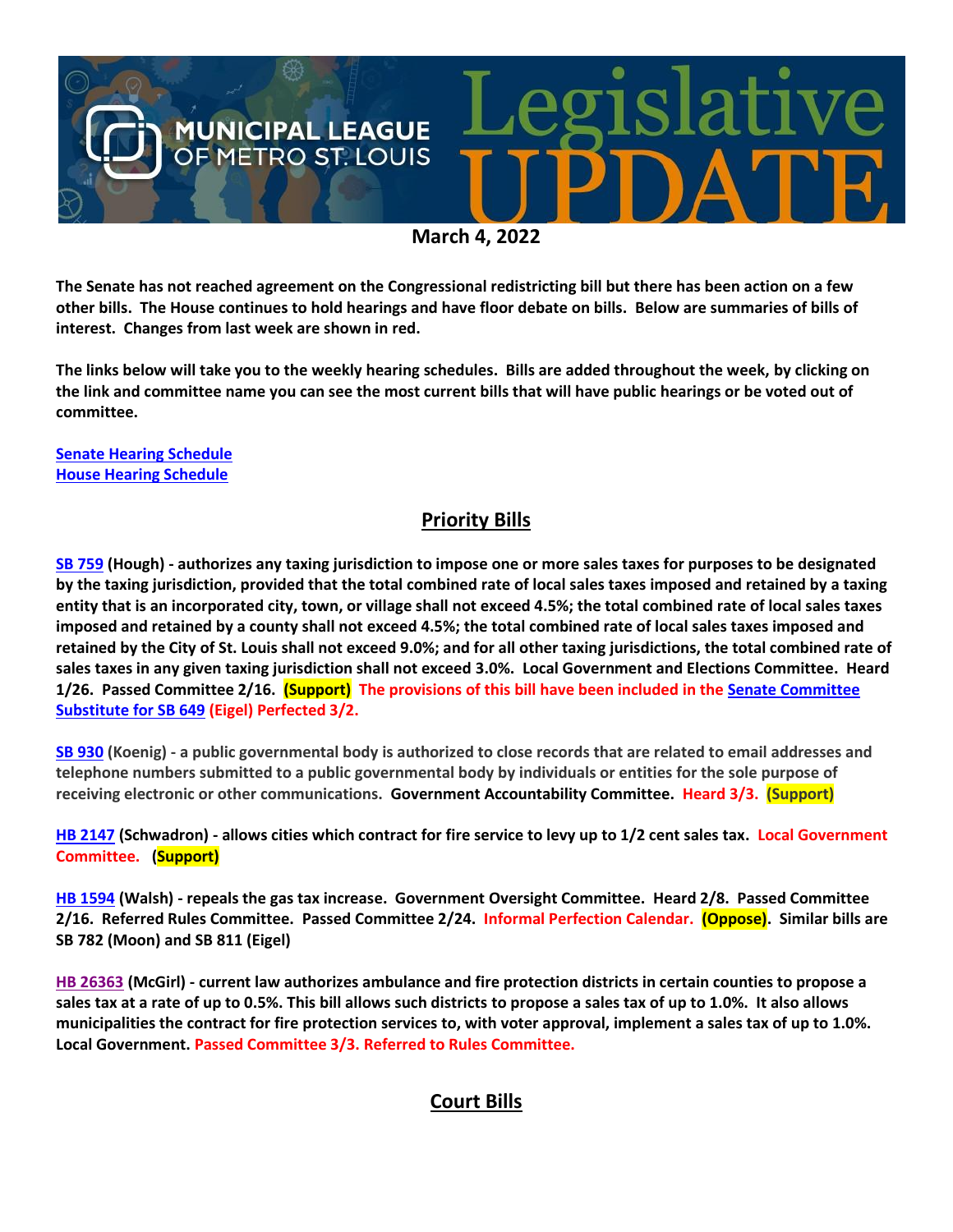**[HB 1494](https://house.mo.gov/Bill.aspx?bill=HB1494&year=2022&code=R) (Ellebracht) - directs proceeds of fines collected by an associate circuit court for municipal ordinance violations to be distributed to county schools. (Oppose)**

**[HB 1499](https://house.mo.gov/Bill.aspx?bill=HB1499&year=2022&code=R) (Ellebracht) - specifies that limits on fines for traffic violations shall not apply if the defendant is represented by counsel and entered into a plea agreement with the court.**

**[HB 1622](https://house.mo.gov/Bill.aspx?bill=HB1622&year=2022&code=R) (Schroer) - combines the circuit courts of St. Louis City and County.**

**HB [1702](https://house.mo.gov/Bill.aspx?bill=HB1702&year=2022&code=R) (Roberts) - amended to prohibit a court from issuing an arrest warrant for a person's failure to respond, pay an assessed fine, or appear in court for a traffic citation issued for an offense that is classified or charged as an infraction. Instead, the court must issue a notice, which will include a second scheduled court date, to be sent to the driver of the vehicle. If the driver fails to respond a second time, the court will issue a second notice of failure to respond, pay the fine assessed, or appear. A copy of the notice will be sent to the driver and to the Department of Revenue. When the driver applies to renew his or her driver's license, the Department of Revenue must deny the application until all delinquent fines and fees in connection with the traffic offense have been satisfied. Crime Prevention Committee. Heard 2/14. Passed Committee 2/28. Referred Rules Committee. (Support)** 

**[HB 2007](https://house.mo.gov/Bill.aspx?bill=HB2007&year=2022&code=R) (Haffner) - allows municipal judges to suspend the driver's license for failure to appear in court for violations of municipal ordinances. Local Government Committee. Heard 2/23. Passed Committee 2/24. Referred Rules Committee. (Support)**

### **Economic Development Bills**

**[HB 1598](https://house.mo.gov/Bill.aspx?bill=HB1598&year=2022&code=R) (Falkner) - prohibits a redevelopment project from collecting economic activity taxes or payments in lieu of taxes from any tax whose revenues are dedicated to public safety unless the governing body of the municipality or the commission established under current law has voted to allow the redevelopment project to collect the economic activity taxes or payments in lieu of taxes of that tax. Local Government Committee. Heard 1/13.**

**[SB 735](https://www.senate.mo.gov/22info/BTS_Web/Bill.aspx?SessionType=R&BillID=71259902%20%20) (Koenig) - requires NIDs, CIDs and TDDs to be terminated upon completion of improvements and satisfaction of debt. Also limits total combined sales taxes of CIDs and TDDs to 3.25% and exempts food. Ways & Means Committee. Heard 1/20. Passed Committee 1/27.**

**[SB 874](https://www.senate.mo.gov/22info/BTS_Web/Bill.aspx?SessionType=R&BillID=71259609) (Arthur) - allows a school district to exclude real property from a proposed tax increment financing redevelopment area if the school district determines that such redevelopment area will have an adverse effect on such school district. Ways & Means Committee. Heard 3/3. (Oppose)**

**[SB 908](https://www.senate.mo.gov/22info/BTS_Web/Bill.aspx?SessionType=R&BillID=71259913) (Koenig) - requires the governing body of a city or county establishing a NID, CID, TDD or TIF to submit to the State Auditor and the Department of Revenue a description of the boundaries of the district, as well as information on assessments made in the district, as described in the act. Ways & Means Committee. Heard 3/2.**

## **Election Bills**

**[HB 1601](https://house.mo.gov/Bill.aspx?bill=HB1601&year=2022&code=R) (Chipman) - requires a person appointed to elective public office not be delinquent in the payment of state income tax, personal property tax, municipal tax, or real property tax. Elections Committee. Hearing 3/9.**

**HB [1611](https://house.mo.gov/Bill.aspx?bill=HB1611&year=2022&code=R) (Sassmann) - requires candidates for political subdivision or special district offices that are currently designated as nonpartisan to file an indication of their political party membership, if any, when running for office. Independents may continue to run for such local offices in the same manner. General Laws Committee. Heard 1/24. The Committee was expected to vote on this bill on Monday but the vote did not occur. (Oppose)**

**[HB 1859](https://house.mo.gov/Bill.aspx?bill=HB1859&year=2022&code=R) (Eggleston) - political subdivisions or special districts shall label ballot measures of any type that are submitted to a vote of the people alphabetically in the order in which they are submitted. Elections Committee. Heard 2/9. Passed Committee 2/16. Referred Rules Committee. Passed Committee 2/24.**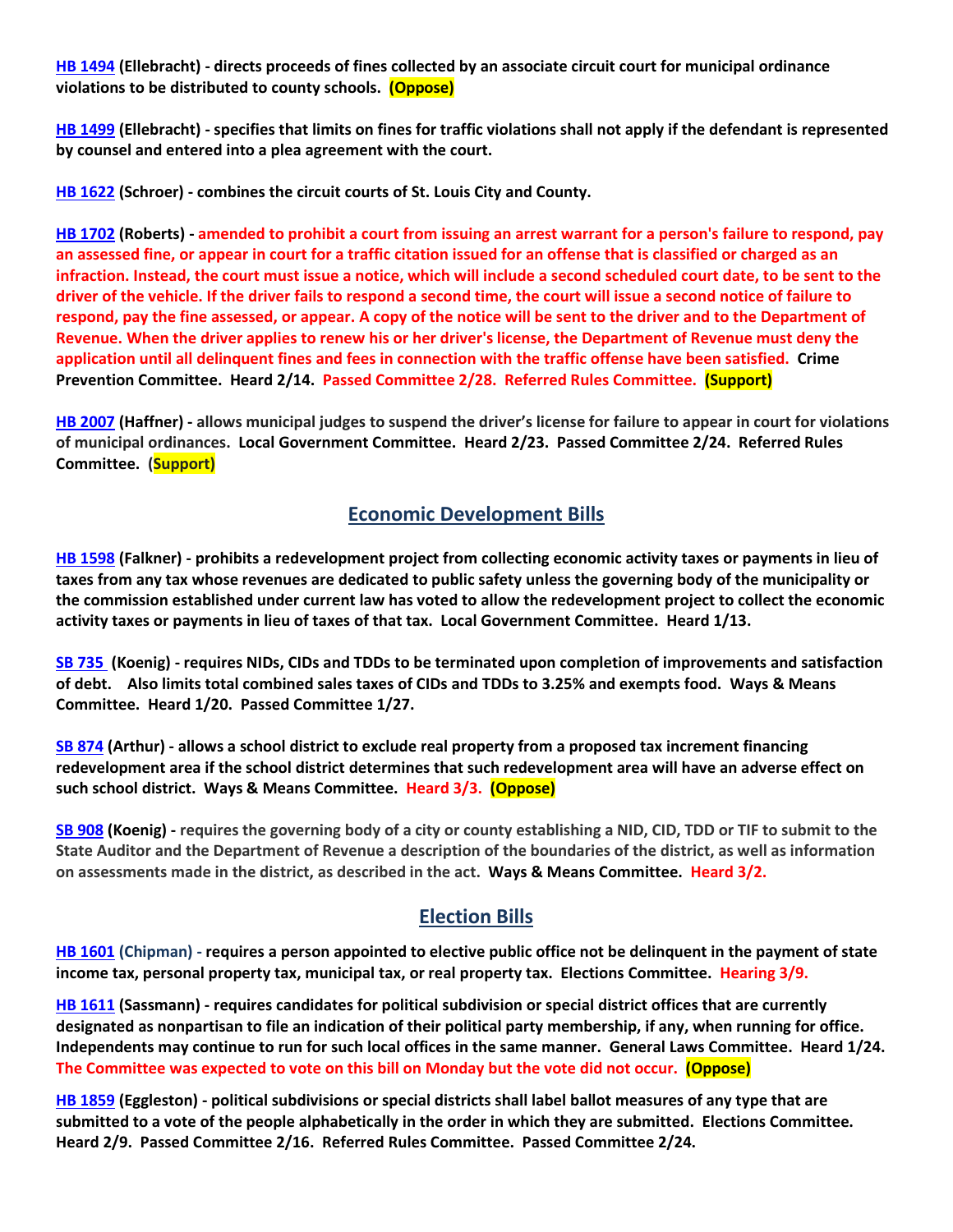**[HB 1911](https://house.mo.gov/Bill.aspx?bill=HB1911&year=2022&code=R) (Shaul) - political subdivisions or special districts shall label ballot measures of any type that are submitted to a vote of the people alphabetically in the order in which they are submitted. Elections Committee.**

**[HB 2678](https://www.house.mo.gov/Bill.aspx?bill=HB2678&year=2022&code=R) (McCreery) - allows elected officials to use campaign funds for legal fees incurred as result of official duties. Judiciary Committee. Heard 3/2.**

**[HJR 91](https://www.house.mo.gov/Bill.aspx?bill=HJR91&year=2022&code=R) [\(Eggleston\)](https://www.house.mo.gov/MemberDetails.aspx?year=2022&district=2) – upon voter approval the Constitutional amendment would change the process and requirements for initiative petitions seeking a Constitutional amendment. Heard 2/1. Passed Committee 2/9. Referred Rules Committee. Passed Committee 2/16. Perfected 2/24. 3rd Reading Calendar. Similar t[o HJR 102](https://www.house.mo.gov/Bill.aspx?bill=HJR102&year=2022&code=R) (Evans) Elections Committee. Heard 1/26.**

**[SB 1049](https://www.senate.mo.gov/22info/BTS_Web/Bill.aspx?SessionType=R&BillID=73129349) (Brattin) - requires all candidates for offices in cities, towns, villages, and townships to declare a political party affiliation when filing for office. Local Government Committee. (Oppose)**

### **Miscellaneous Bills**

**[HB 1500](https://house.mo.gov/Bill.aspx?bill=HB1500&year=2022&code=R) (Ellebracht) - amends the definition of "public record" to include the social media pages of a public governmental body, including the personal social media pages of members of the governmental body in specified circumstances. The bill expands the requirements for preservation of communications through electronic means, including social media accounts, and requires the public entity to produce such records in usable electronic format.**

**[HB 1503](https://house.mo.gov/Bill.aspx?bill=HB1503&year=2022&code=R) - (Ellebracht) - allows as closed records by local governments the email addresses and telephone numbers submitted to a public governmental body by individuals or entities for the sole purpose of receiving electronic or other communications limited to newsletters, notifications, advisories, alerts, and periodic reports. (Support)**

**[HB 1581](https://house.mo.gov/Bill.aspx?bill=HB1581&year=2022&code=R) (Mayhew) - provides that, for a city of the fourth classification with no more than 2,000 inhabitants, if a statute or ordinance authorizes the mayor to appoint a member of a local board or commission, any requirement that the appointed person be a resident of the city will be deemed satisfied if the person owns real property or a business in the city.**

**[HB 1584](https://house.mo.gov/Bill.aspx?bill=HB1584&year=2022&code=R) (Murphy) - requires political subdivisions that require the installation of electric vehicle charging stations at certain businesses to pay the costs associated with the installation, maintenance, and operation of such station. Transportation Committee. Heard 1/12. Passed Committee 1/26. Referred Rules Committee. Passed Rules Committee 2/10. Perfected 2/28. 3rd Reading Calendar.**

**[HB 1588](https://house.mo.gov/Bill.aspx?bill=HB1588&year=2022&code=R) (Haden) - specifies that the General Assembly occupies and preempts the entire field of legislation touching in any way the control or regulation of specific breeds of dogs. However, a village, town, city, or county can still prohibit dogs from running at large or to further control or regulate dogs within its boundaries so long as the ordinance, order, policy, or regulation is not breed specific. Local Government Committee. Heard 1/27. Passed Committee 2/23. Combined with HB 1657 (see below).**

**[HB 1614](https://house.mo.gov/Bill.aspx?bill=HB1614&year=2022&code=R) (Lovasco) - prohibits the state and any political subdivision of the state from making or enforcing any statute, ordinance, or rule regarding the parking of an unlicensed motor vehicle on private property if the vehicle is wholly within the property boundaries, is parked on a surface suitable for a driveway or parking area, and is not supported by any device other than its own tires unless it is being repaired for a period not to exceed 72 hours. The bill also prohibits the state and any political subdivision from making or enforcing any statute, ordinance, or rule, except for a statute, ordinance, or rule restricting air pollution or noise pollution, that would prohibit or penalize a noncorporate owner or renter of a private, single family residence from using the residence in a way that does not pose a clear and present danger to the health or safety of the neighbors, or would require a noncorporate owner or renter of a private residence to use the property in a way contrary to the wishes of the owner or renter. Downsizing Government Committee. Heard 3/2.**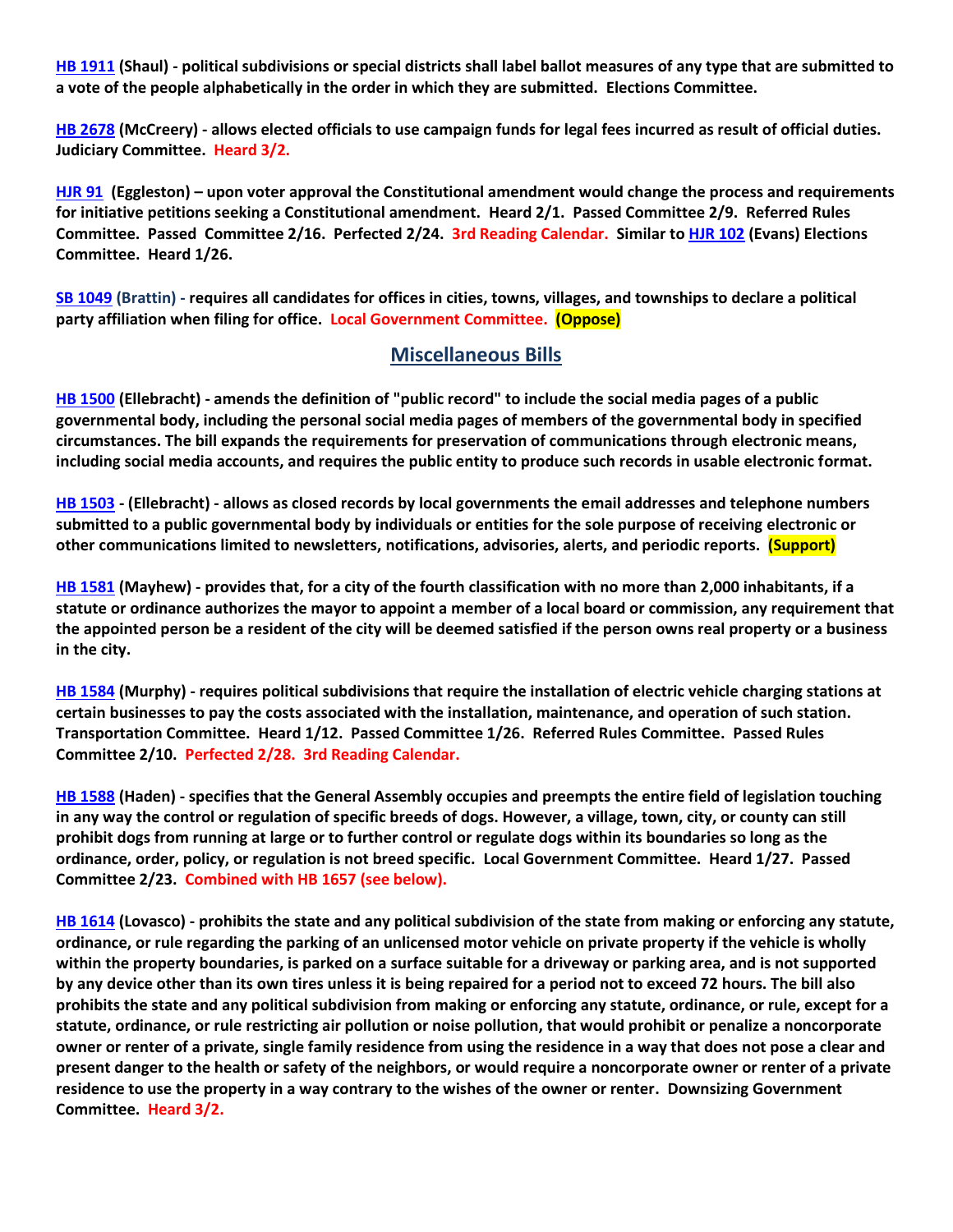**[HB 1615](https://house.mo.gov/Bill.aspx?bill=HB1615&year=2022&code=R) (Lovasco) - authorizes a member of the General Assembly to serve as an ex officio member of a board, commission, committee, council, or other legislative or regulatory body for any type of political subdivision that overlaps his or her district. Members shall not have voting powers and shall not receive compensation for any service as an ex officio member of such entities. (Oppose)**

**[HB 1633](https://house.mo.gov/Bill.aspx?bill=HB1633&year=2022&code=R) (Morse) - currently, political subdivisions that fail to submit the required annual financial statement to the State Auditor are fined \$500 a day. This bill reduces the fine to an amount of not more than 10% of the total sales and use tax revenue of the fiscal year for which the annual financial statement was not filed for municipalities with fewer than 3,500 inhabitants.**

**[HB 1657](https://house.mo.gov/Bill.aspx?bill=HB1657&year=2022&code=R) (Hicks) - specifies that the General Assembly occupies and preempts the entire field of legislation touching in any way the control or regulation of specific breeds of dogs. However, a village, town, city, or county can still prohibit dogs from running at large or to further control or regulate dogs within its boundaries so long as the ordinance, order, policy, or regulation is not breed specific. Local Government Committee. Heard 1/27. Passed Committee 3/3. Referred Rules Committee.**

**[HB 1661](https://house.mo.gov/Bill.aspx?bill=HB1661&year=2022&code=R) (Hicks) - adopts the "International Swimming Pool and Spa Code" as it existed on May 1, 2021 and promulgated by the International Code Council, as the county and municipal swimming pool and spa code for the state. The Code applies to all construction, alteration, remodeling, enlargement, and repair of swimming pools and spas in any county or municipality that elects to regulate pools and spas. Counties and municipalities are authorized to establish procedures for the administration and enforcement of the International Swimming Pool and Spa Code, and are authorized to adopt local amendments to the Code or amendments made by the International Code Council. Economic Development Committee. Heard 2/24.**

**[HB 1764](https://house.mo.gov/Bill.aspx?bill=HB1764&year=2022&code=R) (Sander) - any city or county shall have the authority to adopt regulations with respect to outdoor advertising that are more restrictive than the height, size, lighting and spacing provisions of sections 226.500 to 226.600; except that, such regulations shall not have the effect of prohibiting outdoor advertising in its entirety, unless the location proposed is adjacent to a highway designated as a scenic byway under federal law. In locations where outdoor advertising is prohibited under federal or state law due to proximity to a scenic byway, all utilities shall be buried underground.**

**[HB 1837](https://house.mo.gov/Bill.aspx?bill=HB1837&year=2022&code=R) (Gray) - prohibits 3rd & 4th cities in St. Louis County from imposing a fee for a false alarm to which the police department responds if it is the alarm user's first false alarm in a twelve-month period.**

**[HB 2014](https://house.mo.gov/Bill.aspx?bill=HB2014&year=2022&code=R) (Kelly) - public governmental bodies may close meetings, records, and votes to the extent they relate to recordings of communications of a public employee.**

**[HB 2049](https://house.mo.gov/Bill.aspx?bill=HB2049&year=2022&code=R) (DeGroot) - clarifies definitions of public meetings and public records and closes email addresses and telephone numbers submitted to a public governmental body by individuals or entities for the sole purpose of receiving electronic or other communications limited to newsletter. (Support)**

**[HB 2078](https://www.house.mo.gov/Bill.aspx?bill=HB2078&year=2022&code=R) (Schroer) - prohibits political subdivisions from enacting ordinances more restrictive than the Federal Clean Air Act for refrigerants.**

**[HB 2183](https://house.mo.gov/Bill.aspx?bill=HB2183&year=2022&code=R) (Proudie) - specifies that limited liability companies that own real property in St. Louis County must designate a contact person with the county clerk.**

**[HB 2209](https://house.mo.gov/Bill.aspx?bill=HB2209&year=2022&code=R) (Hurlbert) - the state, any political subdivision thereof, and any other entity that receives public funds shall not establish, levy, maintain, or collect any fee for parking on any public street or road and shall not use any mechanical or electronic device to receive funds for such a fee including, but not limited to, on-street parking meters. Downsizing Government Committee.**

**[HB 2288](https://www.house.mo.gov/Bill.aspx?bill=HB2288&year=2022&code=R) (Terry) - enacts terms limits of 8 years for mayors in 4th class cities. Changes aldermen to alders.**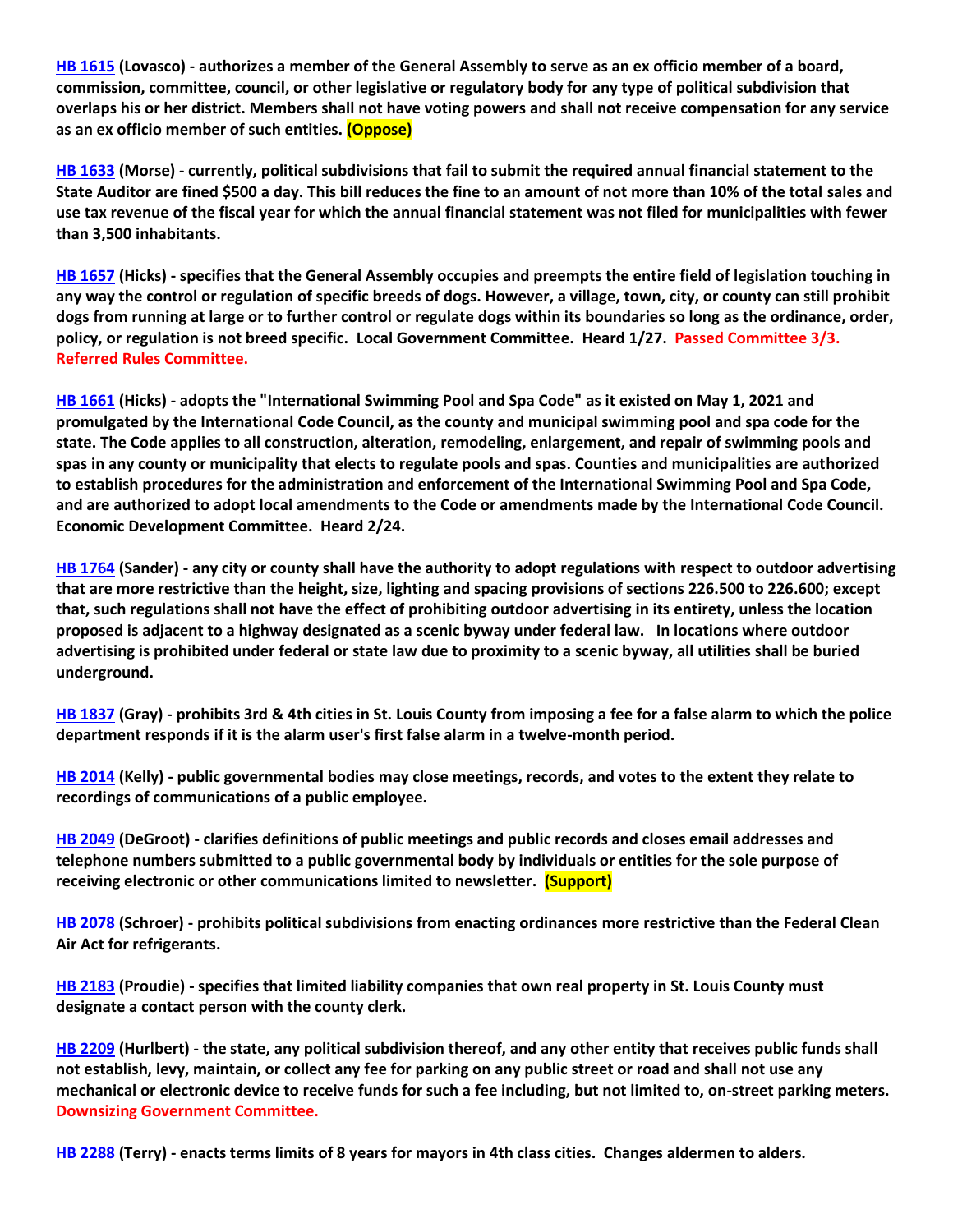**[HB 2437](https://house.mo.gov/Bill.aspx?bill=HB2437&year=2022&code=R) (Smith) - limits claims brought by political subdivisions against certain entities who are parties to a statewide opioid settlement agreement.**

**[HB 2454](https://house.mo.gov/Bill.aspx?bill=HB2454&year=2022&code=R) (Murphy) - provides that political subdivisions shall not enforce any ordinances struck down by a court and that the chief executive of the political subdivision may be fined for any such enforcement.**

**[HB 2457](https://house.mo.gov/Bill.aspx?bill=HB2457&year=2022&code=R) (Burnett) - repeals the state prohibition of local governments regulating paper and plastic bags.**

**[HB 2481](https://house.mo.gov/Bill.aspx?bill=HB2481&year=2022&code=R) (Mackey) - in a civil action brought by the attorney general against a political subdivision including, but not limited to, school districts, the court shall award attorney's fees, court costs, and all other expenses incurred by the political subdivision or school district in defense of any such action brought if the action is terminated in favor of the political subdivision or school district.**

**[HB 2569](https://www.house.mo.gov/Bill.aspx?bill=HB2569&year=2022&code=R) (Quade) - in a civil action brought by the attorney general against a political subdivision, including school districts, the court shall award attorney's fees, court costs, and all other expenses incurred by the political subdivision or school district in defense of any such action brought if the action is terminated in favor of the political subdivision or school district.**

**[HB 2593](https://www.house.mo.gov/Bill.aspx?bill=HB2593&year=2022&code=R) (Lovasco) - limits political subdivisions regulations on home based businesses. Downsizing Government Committee. Heard 2/23. Passed Committee 3/3. Referred Rules Committee. (Oppose)**

**[HB 2712](https://www.house.mo.gov/Bill.aspx?bill=HB2712&year=2022&code=R) (Reedy) - clarifies definitions of public meetings and public records and closes email addresses and telephone numbers submitted to a public governmental body by individuals or entities for the sole purpose of receiving electronic or other communications limited to newsletter. (Support)**

**[HB 2718](https://www.house.mo.gov/Bill.aspx?bill=HB2718&year=2022&code=R) (McCreery) - allows class action lawsuits to challenge sewer lateral fees.**

**[HB 2858](https://www.house.mo.gov/Bill.aspx?bill=HB2858&year=2022&code=R) (Fishel) - prohibits political subdivisions from requiring a home inspection before the sale of residential property.**

**[HB 2873](https://www.house.mo.gov/Bill.aspx?bill=HB2873&year=2022&code=R) (Gregory) - requires all governmental bodies to provide to the Secretary of State an email address for the custodian of records. Also requires all elected officials to have an email address for public business.**

**[SB 697](https://www.senate.mo.gov/22info/BTS_Web/Bill.aspx?SessionType=R&BillID=71259741) (Gannon) - a village, town, city, or county may prohibit dogs from running at large or further control or regulate dogs within its boundaries so long as the ordinance, order, policy, or regulation is not breed specific. Local Government Committee. Heard 3/2.**

**[SB 724](https://www.senate.mo.gov/22info/BTS_Web/Bill.aspx?SessionType=R&BillID=71259818) (Hegeman) - if a political subdivision's failure to timely submit annual financial statement is the result of fraud or other illegal conduct by an employee or officer of the political subdivision, the political subdivision shall not be subject to a fine if the statement is filed within 30 days of discovery of the fraud or illegal conduct. If the political subdivision has an outstanding balance for fines at the time it files its first annual financial statement after August 28, 2022, the Director of Revenue shall make a one-time downward adjustment to such outstanding balance in an amount that reduces the outstanding balance by 90%. If the Director of Revenue determines a fine is uncollectable, the Director shall have the authority to make a one-time downward adjustment to any outstanding penalty. This act provides that if a political subdivision with outstanding fines or penalties fails to file a financial statement after August 28, 2022 and before January 31, 2023 or fails to file any financial statement after January 31, 2023, the Director of Revenue shall notify the Attorney General who shall initiate the process to disincorporate the political subdivision. Local Government Committee. Heard 1/26. Passed Committee 2/16.**

**SB [842](https://www.senate.mo.gov/22info/BTS_Web/Bill.aspx?SessionType=R&BillID=71259877) (Moon) - repeals the prescription drug monitoring program. Public Safety Committee. (Oppose)**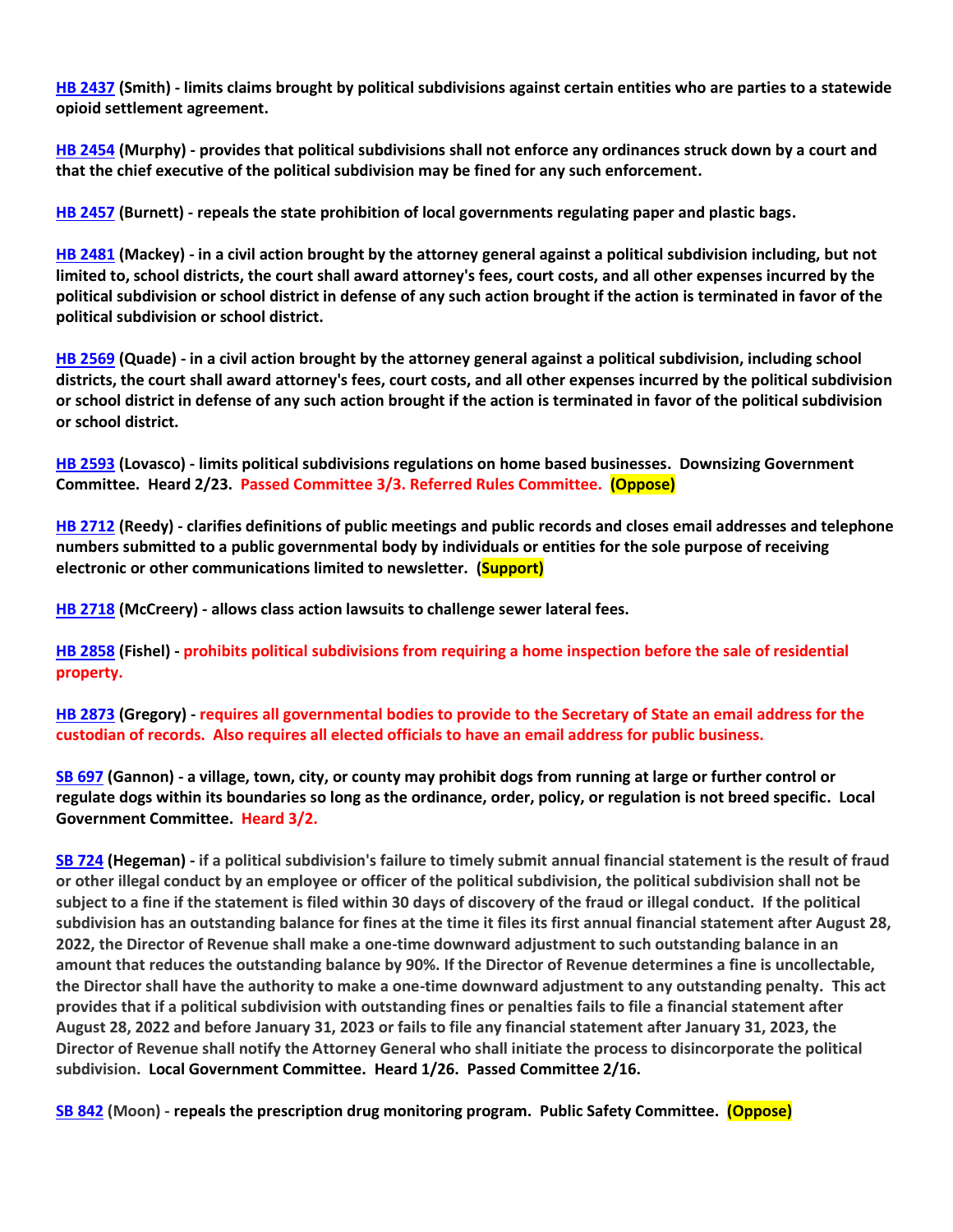**[SB 867](https://www.senate.mo.gov/22info/BTS_Web/Bill.aspx?SessionType=R&BillID=71259909) (Koenig) - establishes the statewide mechanical contractor license for mechanical contractors which shall be regulated by the Division of Professional Registration, within the Department of Commerce and Insurance. This act creates the Office of Mechanical Contractors within the Division to carry out the provisions of this act. Political subdivisions may establish their own local mechanical contractor's license but shall recognize a statewide mechanical contractor license in lieu of a local license for the purposes of performing contracting work or obtaining permits to perform work within such political subdivision. No political subdivision may require the employees of a statewide licensed mechanical contractor or its subcontractors or manufacturers' representatives to obtain journeymen licenses, apprenticeship licenses, or occupational licenses that require passing any examination or any special requirements to assess proficiency. General Laws Committee. Heard 3/1.**

**[SB 891](https://www.senate.mo.gov/22info/BTS_Web/Bill.aspx?SessionType=R&BillID=71259885) (Moon) - creates recall provisions for elected municipal officials. Local Government Committee.**

**[SB 1028](https://www.senate.mo.gov/22info/BTS_Web/Bill.aspx?SessionType=R&BillID=72748795) (Moon) - provides a cause of action against a public body that causes economic detriment to a person for misapplication or unequal enforcement of the law. Judiciary Committee.**

**[SB 1135](https://www.senate.mo.gov/22info/BTS_Web/Bill.aspx?SessionType=R&BillID=75554857) (Hegeman) - bases for closing records and meetings are modified to include certain records relating to records relating to operational guidelines, policies, and plans regarding responses to critical incidents. Existing or proposed security protocols of property owned by a public body may be closed under the act. Records containing any residential address, personal phone number, or personal email address of any employee, customer, or constituent of a public body or applicant for employment or appointment to the public body may be closed. Public bodies may close records containing business or personal addresses, telephone numbers, or email addresses of elected or appointed officials, or other individuals if the public body determines that disclosure would impair the body's ability to protect the security or safety of persons or property. The act authorizes the closure of inter-agency or intra-agency memoranda or letters that would not be available by state or federal law to a party other than an agency in litigation with the agency, provided that this exception shall not apply to records created twenty-five years or more before the date the records were requested. Also, a public governmental body is authorized to close records that are related to email addresses and telephone numbers submitted to a public governmental body by individuals or entities for the sole purpose of receiving electronic or other communications. The public body may also close records of utility usage and bill records for customers of public utilities unless the customer requests them or authorizes their release.**

**Currently, requests for records must be acted upon with three business days. This act changes this requirement to five business days and conditions the earliest possible date that the records will be available upon receipt of payment. If the custodian of records requests payment of a fee prior to providing the earliest date the records will be available, the public body shall consider the request fulfilled if payment is not received on or before the date requested by the public body or if the requester fails to respond within thirty days to the body's request for payment. (Support)**

# **Personnel & Employment Bills**

**[HB 1640](https://house.mo.gov/Bill.aspx?bill=HB1640&year=2022&code=R) - (Seitz) - recognizes posttraumatic stress disorder (PTSD) as an occupational disease, under Chapter 287, RSMo dealing with Workers Compensation, when diagnosed in specified first responders.**

**[HB 1651](https://house.mo.gov/Bill.aspx?bill=HB1651&year=2022&code=R) (Nurrenbern) - subjects public employers to the state minimum wage law.**

**[HB 1656](https://house.mo.gov/Bill.aspx?bill=HB1656&year=2022&code=R) (Hicks) - specifies that no political subdivision can require its employees to reside within a jurisdiction. Public Safety Committee. Heard1/25. Passed Committee 2/1. Referred Rules Committee. Passed Committee 2/22.**

**[HB 1794](https://house.mo.gov/Bill.aspx?bill=HB1794&year=2022&code=R) (Windham) - requires all police officers in St. Louis County to be paid a minimum of \$20 per hour.**

**[HB 1819](https://house.mo.gov/Bill.aspx?bill=HB1819&year=2022&code=R) (Gray) - during the application or interview process for employment as a peace officer, an applicant shall disclose whether he or she has had any complaints, disciplinary actions, or internal investigations as a peace officer while employed with any other law enforcement agency. If so, he or she shall undergo a psychological evaluation prior to being hired as a peace officer to determine whether he or she can effectively work in the field of law**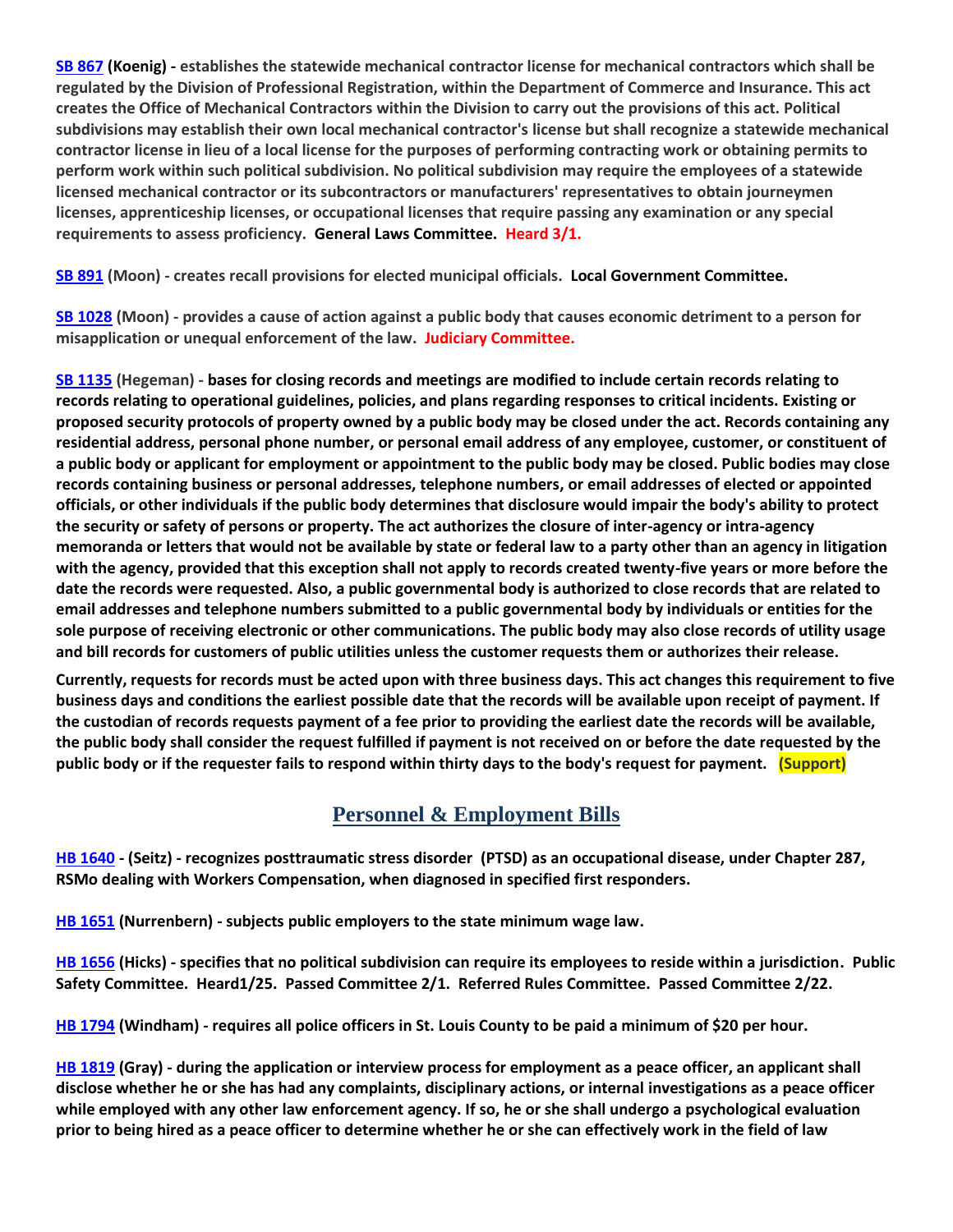**enforcement. If, after the psychological evaluation, the applicant is found qualified, he or she shall receive additional training addressing the issue that resulted in any such complaint, disciplinary action, or internal investigation.**

**[HB 1825](https://house.mo.gov/Bill.aspx?bill=HB1825&year=2022&code=R) (Gray) - all peace officer recruits shall, upon hire and every three years thereafter, attend a training program that provides community relations, diversity, sensitivity, and cultural competency training. All existing peace officers in this state shall attend a community relations, diversity, sensitivity, and cultural competency training program every three years. Such instruction shall include training through discipline, public information activity, and efficient frontline police work.**

**[HB 2063](https://house.mo.gov/Bill.aspx?bill=HB2063&year=2022&code=R) (Sauls) - establishes disciplinary procedures for firefighters.**

**[HB 2064](https://house.mo.gov/Bill.aspx?bill=HB2064&year=2022&code=R) (Sauls) - adds additional conditions for worker compensation claims for firefighters.** 

**[HB 2066](https://house.mo.gov/Bill.aspx?bill=HB2066&year=2022&code=R) (Sauls) - adds additional conditions for worker compensation claims for firefighters.**

**[HB 2439](https://house.mo.gov/Bill.aspx?bill=HB2439&year=2022&code=R) (Hovis) - adds additional grounds for when the Director of the Department of Public Safety shall discipline peace officers. Crime Prevention Committee. Heard 1/31. Passed Committee 2/7. Referred Rules Committee.**

**[SB 689](https://www.senate.mo.gov/22info/BTS_Web/Bill.aspx?SessionType=R&BillID=71259715) (Williams) - adds additional grounds for when the Director of the Department of Public Safety shall discipline peace officers. Public Safety Committee. Heard 1/25. Passed Committee 3/1.**

**[SB 708](https://www.senate.mo.gov/22info/BTS_Web/Bill.aspx?SessionType=R&BillID=71259735) (Beck) - provides that post-traumatic stress disorder (PTSD) diagnosed in any person who is a firefighter, police officer, emergency medical technician, emergency medical dispatcher or other first responder shall be presumed as an occupational disease resulting from employment if the person has completed at least 5 years of employment and the person was examined by a medical professional upon commencing employment and the examination failed to reveal any evidence of PTSD. Insurance Committee.**

**[SB 728](https://www.senate.mo.gov/22info/BTS_Web/Bill.aspx?SessionType=R&BillID=71259712) (Onder) - establishes the "Public Employee Janus Rights Act," permitting a public body to withhold fees from public employee paychecks for the purpose of paying any portion of labor organization dues, agency shop fees, or any other fees paid to a labor organization only with the written, informed consent of the public employee. The act also requires the public employee's written, informed consent for labor organizations to use such fees or dues for political purposes. Any authorization required by this act may be in written or electronic form. Any authorization must be submitted to the public body employer before such fees may be withheld. Furthermore, the employer shall require clear and compelling evidence that the authorization was freely given. Any consent given by an employee may be revoked at any time. Failure to comply with these requirements on the part of an employer shall result in a fine of no more than \$500 per violation. General Laws Committee.**

**[SB 854](https://www.senate.mo.gov/22info/BTS_Web/Bill.aspx?SessionType=R&BillID=71259653) (Washington) - the POST Commission and the Attorney General shall each create and maintain a database that shall store public data related to officer misconduct. Each law enforcement agency shall submit individual officer data which shall be redacted of personal identifying information of the officer. Public Safety Committee.**

## **Public Safety Bills**

**[HB 1459](https://house.mo.gov/Bill.aspx?bill=HB1459&year=2022&code=R) (Brown) - repeals Section 21.750 in which the General Assembly preempts the entire field of firearms regulation. Political subdivisions will now be able to regulate firearms in any manner allowed by state and federal law and that is consistent with their police powers or charter.**

**[HB 1462](https://house.mo.gov/Bill.aspx?bill=HB1462&year=2022&code=R) (Schnelting) - allows a concealed carry permit holder to lawfully carry firearms on public transportation, as defined in the bill. Anyone with a permit may also carry a firearm while traveling by bus. Also removes the prohibition on the carrying of firearms in churches and other places of worship by a person with a valid concealed carry permit. General Laws Committee. Heard 1/31. Passed Committee 2/7. Referred Rules Committee. Passed Committee 2/24. Perfected 3/1. 3rd Reading Calendar.**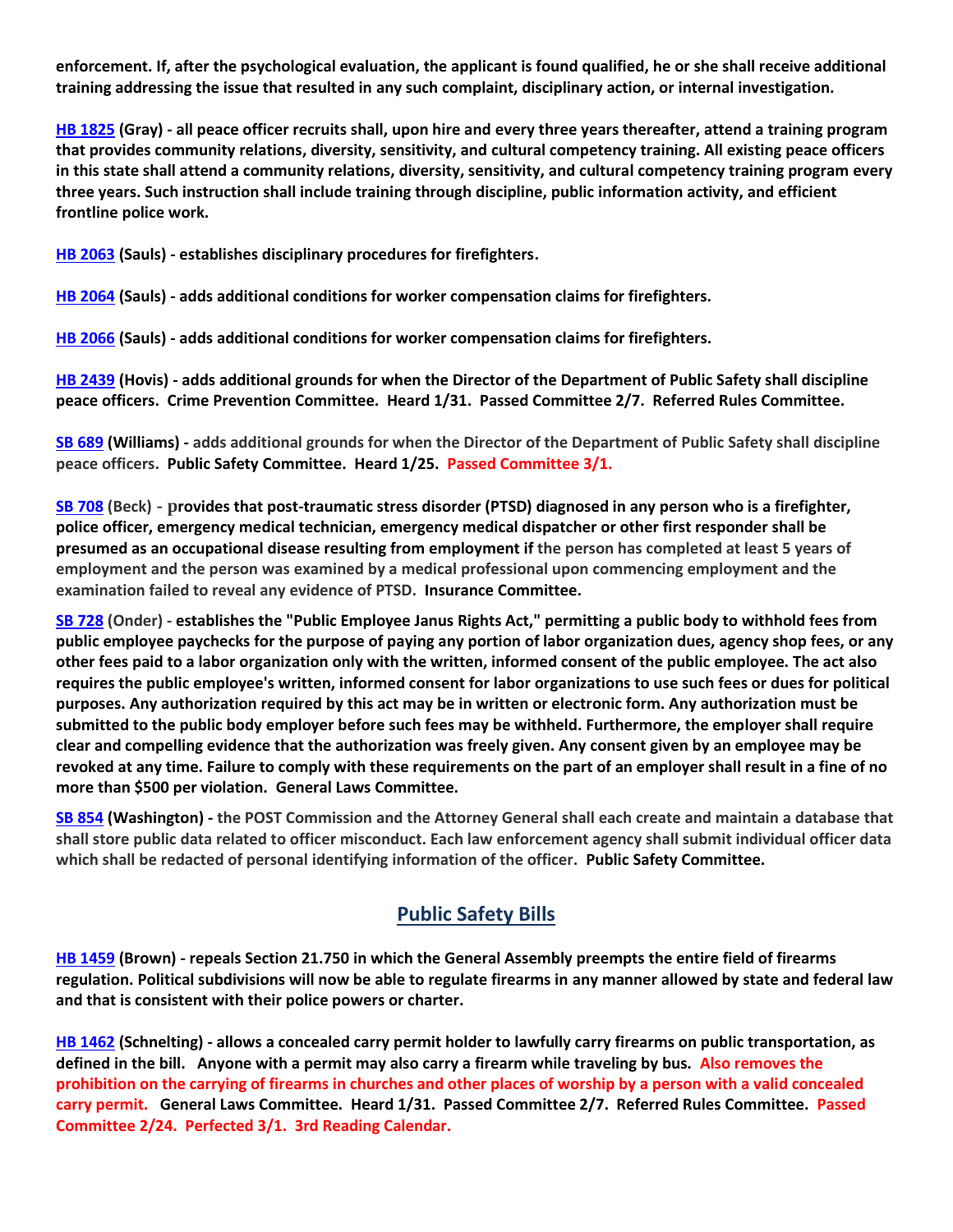**[HB 1568](https://house.mo.gov/Bill.aspx?bill=HB1568&year=2022&code=R) (Sharp) - a person commits the offense of unlawful discharge of a firearm if that person, with criminal negligence, discharges a firearm within or into the limits of any municipality.**

**[HB 1582](https://house.mo.gov/Bill.aspx?bill=HB1582&year=2022&code=R) (Murphy) - prohibits tampering with multiple car doors.**

**[HB 1660](https://house.mo.gov/Bill.aspx?bill=HB1660&year=2022&code=R) (Hicks) - allows concealed carry permit holders to lawfully carry firearms on public transportation. "Public transportation system" is defined in the bill. In addition, this bill exempts persons transporting non-functioning or unloaded firearms on buses from the crimes prohibiting the possession of weapons on buses. General Laws Committee. Heard 1/31. Passed Committee 2/7. Referred Rules Committee.**

**[HB 1698](https://house.mo.gov/Bill.aspx?bill=HB1698&year=2022&code=R) (Baker) - allows firearms in churches and other places of worship with a concealed carry permit. General Laws Committee. Heard 2/23. Provisions included in HB 1462.**

**[HB 1731](https://house.mo.gov/Bill.aspx?bill=HB1731&year=2022&code=R) (Barnes) - establishes the offenses of harassment of a school or recreation athletic official and entry or remaining on site of a school or recreation athletic contest after being forbidden. (Support)**

**[HB 1759](https://house.mo.gov/Bill.aspx?bill=HB1759&year=2022&code=R) (Dogan) - requires law enforcement agencies to adopt written investigation policies for officer-involved deaths.**

**[HB 1780](https://house.mo.gov/Bill.aspx?bill=HB1780&year=2022&code=R) (Windham) - requires law enforcement officers to give persons under arrest forty-eight hours to arrange for their motor vehicle to be removed before authorizing a towing company to remove a motor vehicle.**

**[HB 1823](https://house.mo.gov/Bill.aspx?bill=HB1823&year=2022&code=R) (Gray) - requires law enforcement agencies to adopt written investigation policies for officer-involved deaths.**

**[HB 1865](https://house.mo.gov/Bill.aspx?bill=HB1865&year=2022&code=R) (Rowland) - a person commits the offense of unlawful discharge of a firearm if that person, with criminal negligence, discharges a firearm within or into the limits of any municipality.**

**[HB 1912](https://house.mo.gov/Bill.aspx?bill=HB1912&year=2022&code=R) (Schroer) - allows firearms in churches and other places of worship with a concealed carry permit. General Laws Committee. Heard 2/23. Provisions included in HB 1462.**

**[HB 1915](https://house.mo.gov/Bill.aspx?bill=HB1915&year=2022&code=R) (Schroer) - a person commits the offense of unlawful discharge of a firearm if that person, with criminal negligence, discharges a firearm within or into the limits of any municipality.**

**[HB 2154](https://house.mo.gov/Bill.aspx?bill=HB2154&year=2022&code=R) (Perkins) - the costs of installing a fire hydrant, excluding dry fire hydrants, within the city limits of an incorporated city shall be paid by the city. If a city cannot or does not pay for the installation of such a fire hydrant, the city shall not require the installation of any such fire hydrant. Public Safety Committee. Heard 1/25.**

**[HB 2422](https://house.mo.gov/Bill.aspx?bill=HB2422&year=2022&code=R) (Manlove) - prohibits cartoid restraints, except under certain circumstances, and provides for peace officer dismissal and license revocation based on improper use of choke-holds and carotid restraints.**

**[HB 2432](https://house.mo.gov/Bill.aspx?bill=HB2432&year=2022&code=R) (Roden) - returns the control of the City of St. Louis Police Department back to the Board of Police Commissioners.**

**[HB 2442](https://www.house.mo.gov/Bill.aspx?bill=HB2442&year=2022&code=R) (Davis) - repeals provisions that prohibit someone with a valid concealed carry permit from carrying a concealed weapon in any meeting of the governing body of a unit of local government or the General Assembly. General Laws Committee.** 

**[HB 2671](https://www.house.mo.gov/Bill.aspx?bill=HB2671&year=2022&code=R) (Schroer) - returns the control of the City of St. Louis Police Department back to the Board of Police Commissioners.**

**[HB 2857](https://www.house.mo.gov/Bill.aspx?bill=HB2857&year=2022&code=R) (Wright) - establishes authority for cities to issue municipal search warrants for ordinance violations.**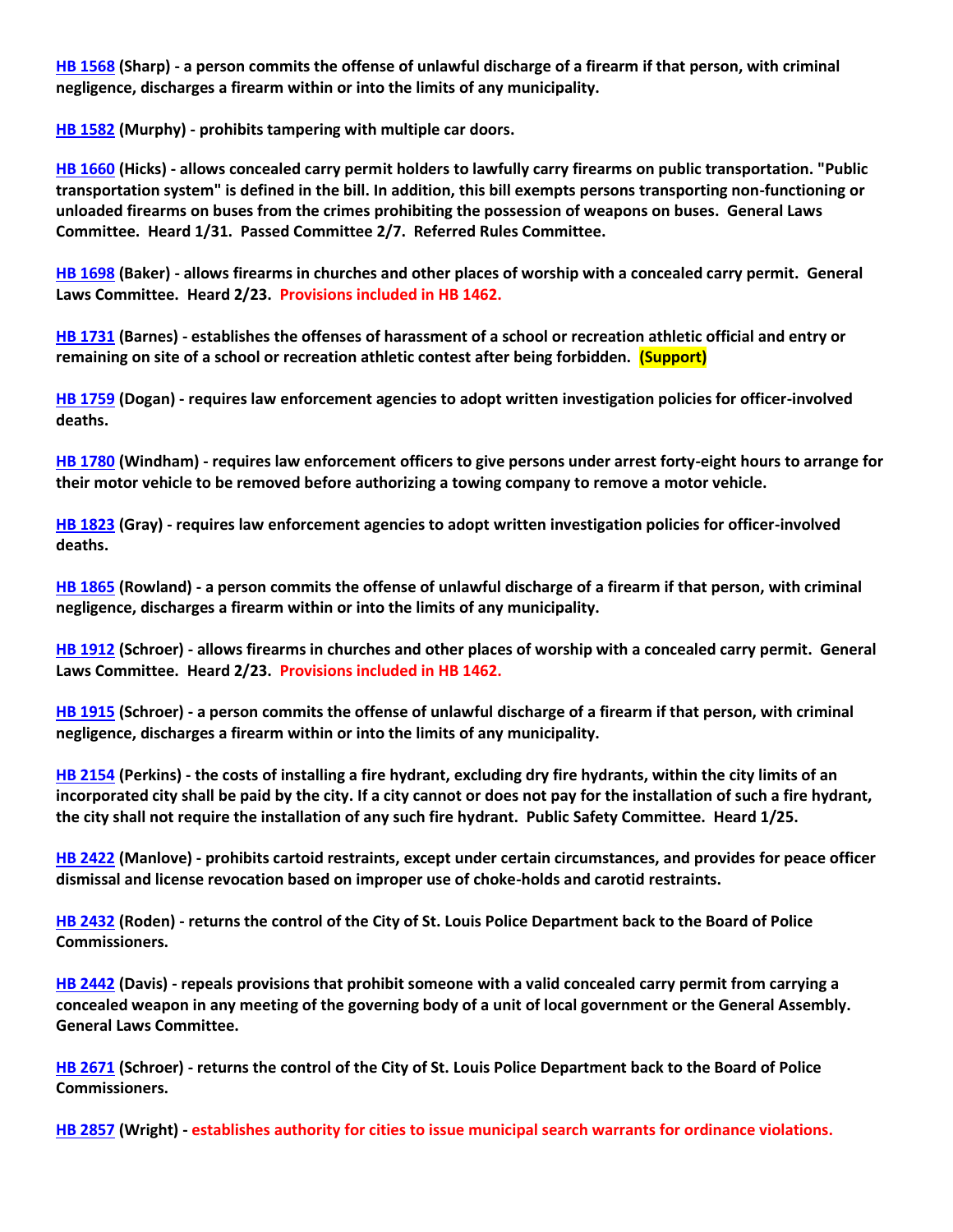**[SB 752](https://www.senate.mo.gov/22info/BTS_Web/Bill.aspx?SessionType=R&BillID=71259697) (Burlision) - repeals provisions that prohibit someone with a valid concealed carry permit from carrying a concealed weapon in any meeting of the governing body of a unit of local government or the General Assembly. General Laws Committee. Heard 1/25. Passed Committee 3/1.**

**[SB 795](https://www.senate.mo.gov/22info/BTS_Web/Bill.aspx?SessionType=R&BillID=71259650) (Washington) -modifies provisions relating to police use of force. Judiciary/Criminal Jurisprudence Committee.**

**[SB 804](https://www.senate.mo.gov/22info/BTS_Web/Bill.aspx?SessionType=R&BillID=71263286) (Onder) - a person carrying a concealed firearm who possesses a valid concealed carry permit or endorsement shall not be prohibited from accessing or using any public transportation system. The person may not be harassed or detained for carrying a concealed firearm on the property, vehicles, or conveyances owned, contracted, or leased by such systems that are accessible to the public. Additionally, an employee of the Bi-State Development Agency may carry a weapon into any facility or conveyance of the agency. General Laws Committee. Heard 1/25. Passed Committee 3/1.**

**[SB 859](https://www.senate.mo.gov/22info/BTS_Web/Bill.aspx?SessionType=R&BillID=71259622) (Mosley) - creates police protection districts which shall be a political subdivision organized and empowered to supply protection to people and property from crimes and hazards, to render first aid for the purpose of saving lives, and to give assistance in the event of an accident or emergency. The police protection district must consist of contiguous tracts or parcels of property containing all or parts of one county and may include, in whole but not in part, any city, town, or village. Public Safety Committee.**

**[SB 1012](https://www.senate.mo.gov/22info/BTS_Web/Bill.aspx?SessionType=R&BillID=72392417) (Eigel) - returns St. Louis City police to state control under a board of commissioners appointed by the Governor. Public Safety Committee.**

**[SB 1033](https://www.senate.mo.gov/22info/BTS_Web/Bill.aspx?SessionType=R&BillID=72748800) (Rizzo) - repeals provisions relating to law enforcement officers who enforce certain federal laws or who provide material aid to federal law enforcement officers. General Laws Committee.**

## **Taxation & Revenue Bills**

**[HB 1583](https://house.mo.gov/Bill.aspx?bill=HB1583&year=2022&code=R) (Murphy) - if, prior to the expiration of a temporary levy increase, voters approve a subsequent levy increase, the new tax rate ceiling shall remain in effect only until such time as the temporary levy expires under the terms originally approved by a vote of the people, at which time the tax rate ceiling shall be decreased by the amount of the temporary levy increase. If, prior to the expiration of a temporary levy increase, voters of a political subdivision are asked to approve an additional, permanent increase to the political subdivision's tax rate ceiling, voters shall be submitted ballot language that clearly indicates that if the permanent levy increase is approved, the temporary levy shall be made permanent. Ways & Means Committee. Heard 1/12. Passed Committee 1/19. Referred Rules Committee. Passed Rules Committee 2/7.**

**[HB 1733](https://house.mo.gov/Bill.aspx?bill=HB1733&year=2022&code=R) (O'Donnell) - Requires auto dealers to collect and remit sales tax on motor vehicle sales.**

**[HB 1740](https://house.mo.gov/Bill.aspx?bill=HB1740&year=2022&code=R) (Dogan) - prohibits telecommuting work from being subject to earnings taxes. Workforce Development Committee. Heard 2/7. Passed Committee 2/14. Referred Rules Committee. Passed Committee 3/3.**

**[HB 1779](https://house.mo.gov/Bill.aspx?bill=HB1779&year=2022&code=R) (Windham) - removes the state sales tax on any retail sales on food and imposes a tax on the transfer of every decedent's estate in the state that has a value of at least \$25,000.**

**[HB 1817](https://house.mo.gov/Bill.aspx?bill=HB1817&year=2022&code=R) (Gray) - exempts food from local sales taxes (Oppose)**

**[HB 1992](https://house.mo.gov/Bill.aspx?bill=HB1992&year=2022&code=R) (Coleman) - exempts WIC foods from state and LOCAL sales taxes. Ways & Means Committee. Heard 2/9. Passed Committee 2/16. Referred Rules Committee. Returned to W&M Committee. (Oppose)**

**[HB 2214](https://house.mo.gov/Bill.aspx?bill=HB2214&year=2022&code=R) (Hurlbert) - allows any municipality to levy up to 1/2 cent sales tax for public safety, subject to 4/7 vote. Also allows any municipality with a fire department, municipality contracting for fire service or fire district to levy an**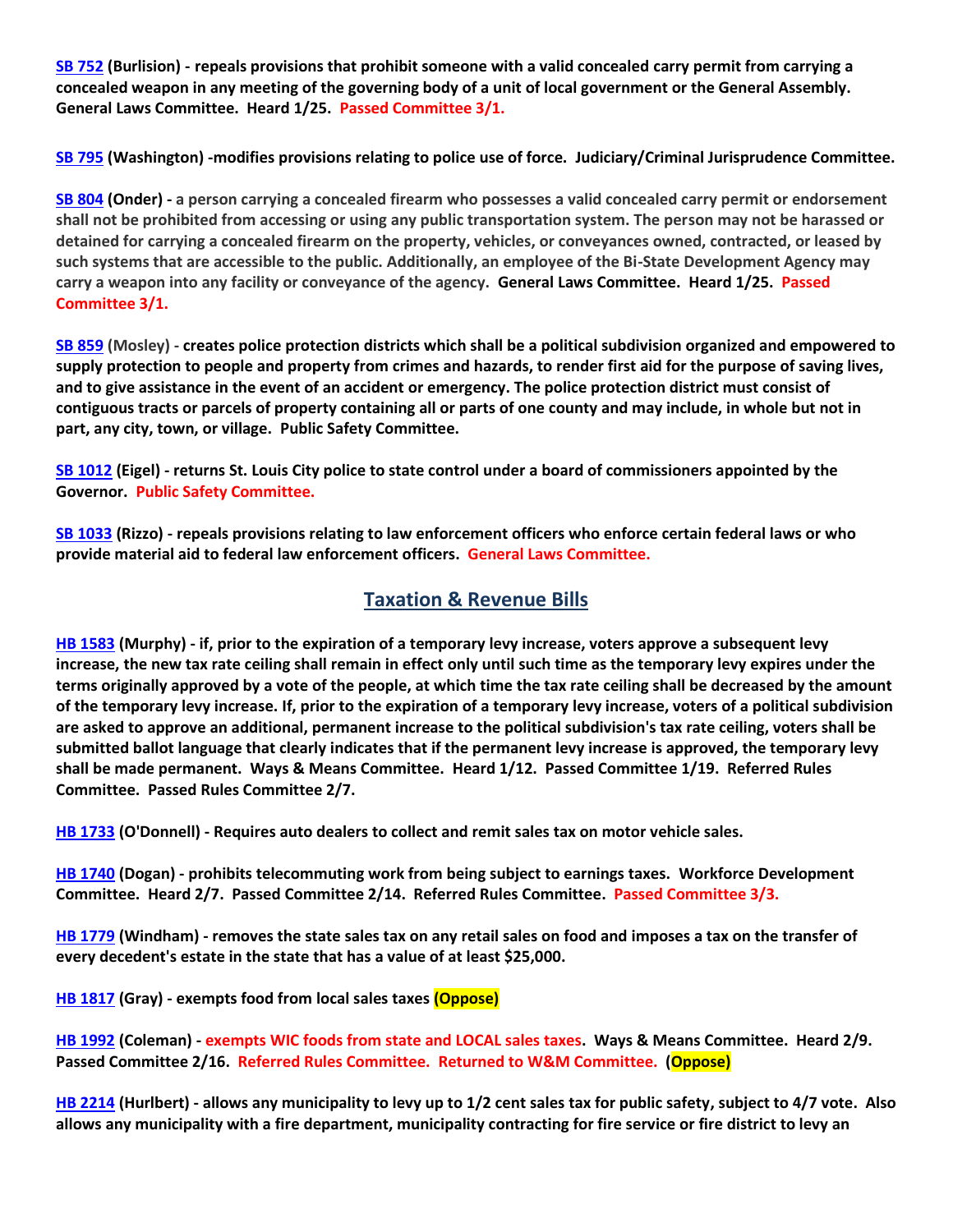**additional 1/2 cent sales tax for fire service. All taxes must be approved by a 4/7 vote. The League has long opposed sales tax authority for County fire districts. Local Government Committee. Heard 2/24.**

**[HB 2220](https://house.mo.gov/Bill.aspx?bill=HB2220&year=2022&code=R) (Falkner) - relates to penalties for failure to file annual municipal finance reports. Penalties could include disincorporation. Local Government Committee. Heard 2/23. Passed Committee 3/3. Referred Rules Committee.**

**[HB 2467](https://house.mo.gov/Bill.aspx?bill=HB2467&year=2022&code=R) (Merideth) - any political subdivision may adopt an order, ordinance, or regulation increasing the tax levied on cigarettes and tobacco products within the boundaries of such political subdivision, subject to voter approval.**

**[HB 2530](https://www.house.mo.gov/Bill.aspx?bill=HB2530&year=2022&code=R) (Sauls) - exempts food from local sales tax. (Oppose)**

**[HB 2619](https://www.house.mo.gov/Bill.aspx?bill=HB2619&year=2022&code=R) (Railsback) - allows any municipality to levy a hotel tax of up to 5% per night for promoting tourism. Subject to voter approval. Tourism Committee. (Support)**

**[HB 2729](https://www.house.mo.gov/Bill.aspx?bill=HB2729&year=2022&code=R) (Davidson) - requires each political subdivision to reduce its property tax levy such that the amount of tax revenue generated by such tax levy shall be reduced by an amount that is substantially equal to 50% the total amount of funds received by such political subdivision pursuant to the American Rescue Plan Act of 2021. Clearly violates federal law. Local Government Committee.**

**[HB 2855](https://www.house.mo.gov/Bill.aspx?bill=HB2855&year=2022&code=R) (Tate) - prohibits increases in the rate of property taxes in any municipality or political subdivision that defunds police.**

**[HJR 67](https://house.mo.gov/Bill.aspx?bill=HJR67&year=2022&code=R) (Ellebracht) - constitutional amendment to prevent the increase of assessments of residential, real property by more than 3% in any calendar year.**

**[HJR 90](https://house.mo.gov/Bill.aspx?bill=HJR90&year=2022&code=R) (Terry) - constitutional amendment to reduce property tax assessments on senior citizens and disabled persons by fifty percent.**

**[HJR 126](https://www.house.mo.gov/Bill.aspx?bill=HJR126&year=2022&code=R) (Pietzman) - constitutional amendment to phase in property tax exemption for senior citizens. Public Policy Committee. (Oppose)**

**[SB 911](https://www.senate.mo.gov/22info/BTS_Web/Bill.aspx?SessionType=R&BillID=71259794) (Eigel) - for the 2022 and 2023 calendar years, this act requires each political subdivision to reduce its property tax levy such that the amount of tax revenue generated by such tax levy shall be reduced by an amount that is substantially equal to the total amount of funds received by such political subdivision pursuant to the American Rescue Plan Act of 2021 during such calendar years. Clearly violates federal law. Ways & Means Committee. Heard 2/24. Passed Committee 3/3. (Oppose)**

**[SB 967](https://www.senate.mo.gov/22info/BTS_Web/Bill.aspx?SessionType=R&BillID=71406282) (Hough) - requires all motor vehicle dealers to apply to collect and remit sales tax on motor vehicles sold by such dealer. Transportation Committee. Heard 3/1.**

**[SJR 59](https://www.senate.mo.gov/22info/BTS_Web/Bill.aspx?SessionType=R&BillID=77307107) (Brattin) - replaces all property taxes with a sales tax.**

### **Transportation and Vehicle Bills**

**[HB 2007](https://house.mo.gov/Bill.aspx?bill=HB2007&year=2022&code=R) (Haffner) - currently, if a driver is charged with a moving violation and fails to dispose of the charges as ordered without good cause, the court informs the resident that it WILL instruct the Department of Revenue to suspend the defendant's driver's license until charges are properly disposed. Under this bill, the court will inform the defendant that it MAY instruct the Department of Revenue to suspend the defendant's license. Local Government Committee. Heard 2/23. Passed Committee 2/24. Referred Rules Committee.**

**[HB 2705](https://www.house.mo.gov/Bill.aspx?bill=HB2705&year=2022&code=R) (Lovasco) - prohibits the use of traffic cameras. Downsizing Government Committee.**

**[SB 782](https://www.senate.mo.gov/22info/BTS_Web/Bill.aspx?SessionType=R&BillID=71259873) (Moon) - repeals the gas tax increase. Transportation Committee. (Oppose)**